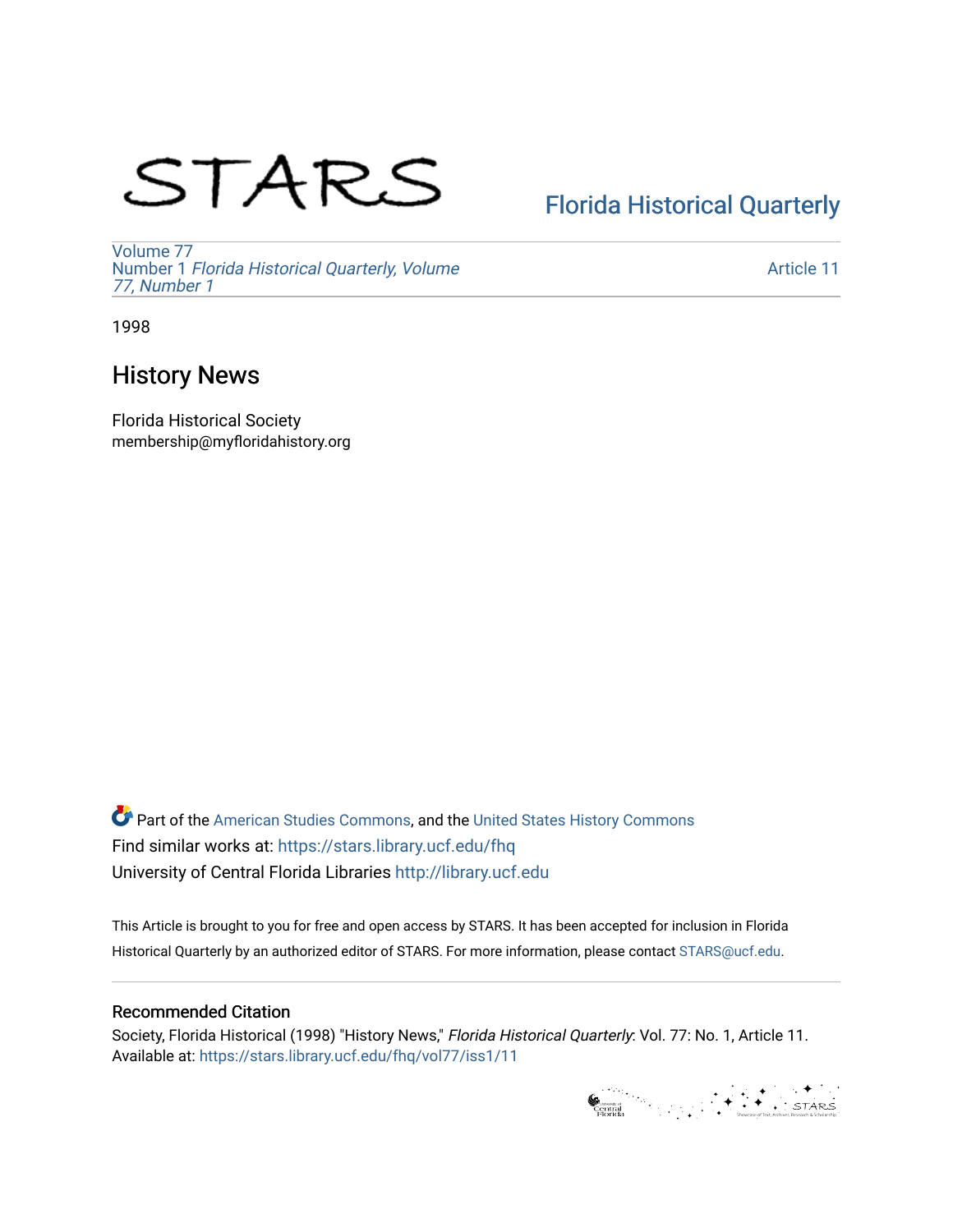## HISTORY NEWS

#### *Calls for Papers/Conferences*

The sixth annual "Symposium on the 19th Century Press, the Civil War, and Free Expression" will be held at the historic Read House Hotel, Chattanooga, November 5-7, 1998. Sponsored by George R. West Jr., Chair of Excellence in Communication and Public Affairs at the University of Chattanooga Department of Communication, the symposium will focus on the 19th-century press's role in the Civil War and contemporary concepts of free expression. All materials (including four paper copies and a 200-300 word abstract) must be postmarked by September 1, 1998, and mailed to: Dr. Kittrell Rushing, Communication Department, 311 First Hall, The University of Tennessee at Chattanooga, Chattanooga, Tennessee, 37403-2598. For an up-to-date pixelized report visit the symposium's web site at: http://www.utc.edu/commdept/ conference/.

The Society of American Archivists will host its annual meeting at the Walt Disney World Dolphin Resort Hotel, Orlando, August 31-September 6, 1998. The meeting will commence with two days of SAA continuing education workshops (featuring training and assistance in the areas of preservation, electronic description, and basic archival principles). The workshops will be followed by the Society's business meetings and over sixty program sessions. In keeping with the resort setting of the meeting the Program Committee is encouraging session topics relating to the archival implications of travel, entertainment, and popular culture in America. For further information contact Carl Van Ness, 208 Smathers Library, University of Florida, Gainesville, FL 32611. E-mail: carvann@nervm.nerdc.ufl.edu.

CALL FOR PAPERS: 65th Annual Meeting of the Southern Historical Association, Fort Worth, Texas, November 3-6, 1999. The Program Committee invites proposals for single papers and entire sessions. Please send five copies of proposals, including a brief summary of the proposed paper(s) and a curriculum vitae of each presenter to the appropriate chair. Deadline for proposals is October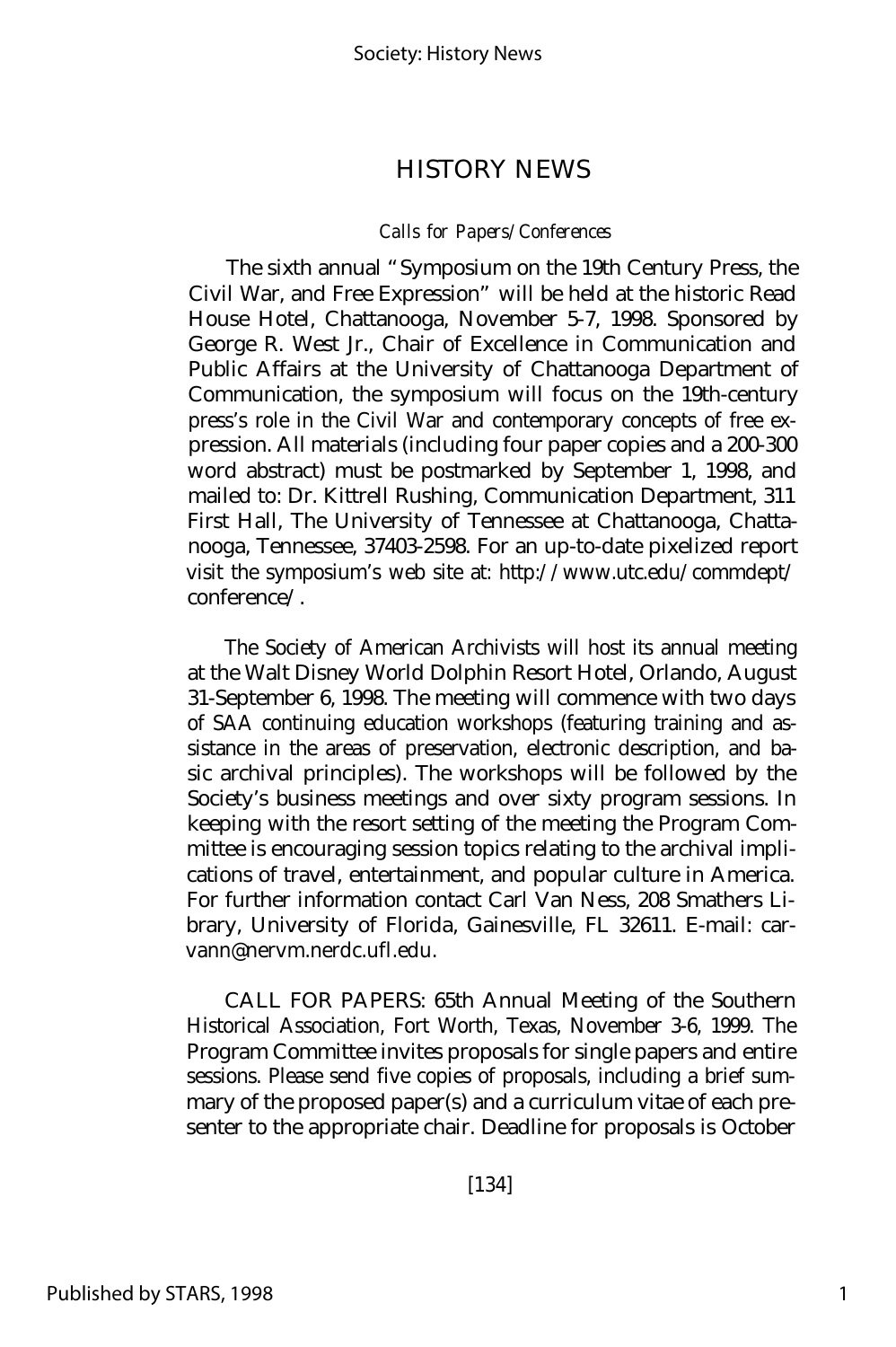### HISTORY NEWS 135

1, 1998. European sessions: Katharine D. Kennedy, Department of History, Agnes Scott College, 141 East College Avenue, Decatur, GA, 30030; Latin American Sessions: Andrew Boeger, Department of History, North Carolina A & T University, Gibbs Hall, Greensboro, NC 27411; All other proposals: Charles Joyner, Chair, SHA Program Committee, Department of History, Coastal Carolina University, Conway, SC 29526.

#### *Awards and Honors*

ARRELL GIBSON AWARD: In recognition of Arrell M. Gibson's significant role in Native American history, the Indian Territory Posse of Westerners International funds this \$300 cash prize for the best essay of the year on the history of Native Americans. No time period or geographic restrictions apply, and essays will be judged on their significance to the field, their contributions to knowledge, and their literary quality. To be eligible, articles must have appeared in 1997 in a journal or edited volume. Any Western History Association member, as well as the publisher or author of the essay, may nominate an essay. A copy of the journal, an offprint, or a photocopy must be submitted to each member of the award committee. Deadline for entries is July 31, 1998. Committee members: Donald Fixico, Western Michigan University Department of History, Kalanmazoo, MI 49008; Sherry Smith, P.O. Box 280, Moose, WY, 83012; Bob L. Blackburn, Oklahoma Historical Society, Wiley Post Historical Building, 2100 N. Lincoln Blvd., Oklahoma City, OK 73105.

BOLTON-KINNAIRD AWARD IN BORDERLANDS HISTORY A cash prize of \$300 is awarded annually by the Western History Association for the best article on any phase of the history of the Borderlands, from the Floridas to the Californias, from the sixteenth century to the present. Articles will be judged on scholarship and literary style. To be eligible, articles must have been published in 1997 in any scholarly journal or edited volume. Any WHA member, as well as the publisher or author of the essay, may nominate an essay. A copy of the journal, an offprint, or photocopy must be submitted to each member of the committee with a letter of nomination. Deadline for entries is July 31, 1998. Committee members: Sarah Deutsch, Department of History, Clark University, 950 Main St., Worcester, MA< 01610-1477; Robert Trevino, 3920 Barrel